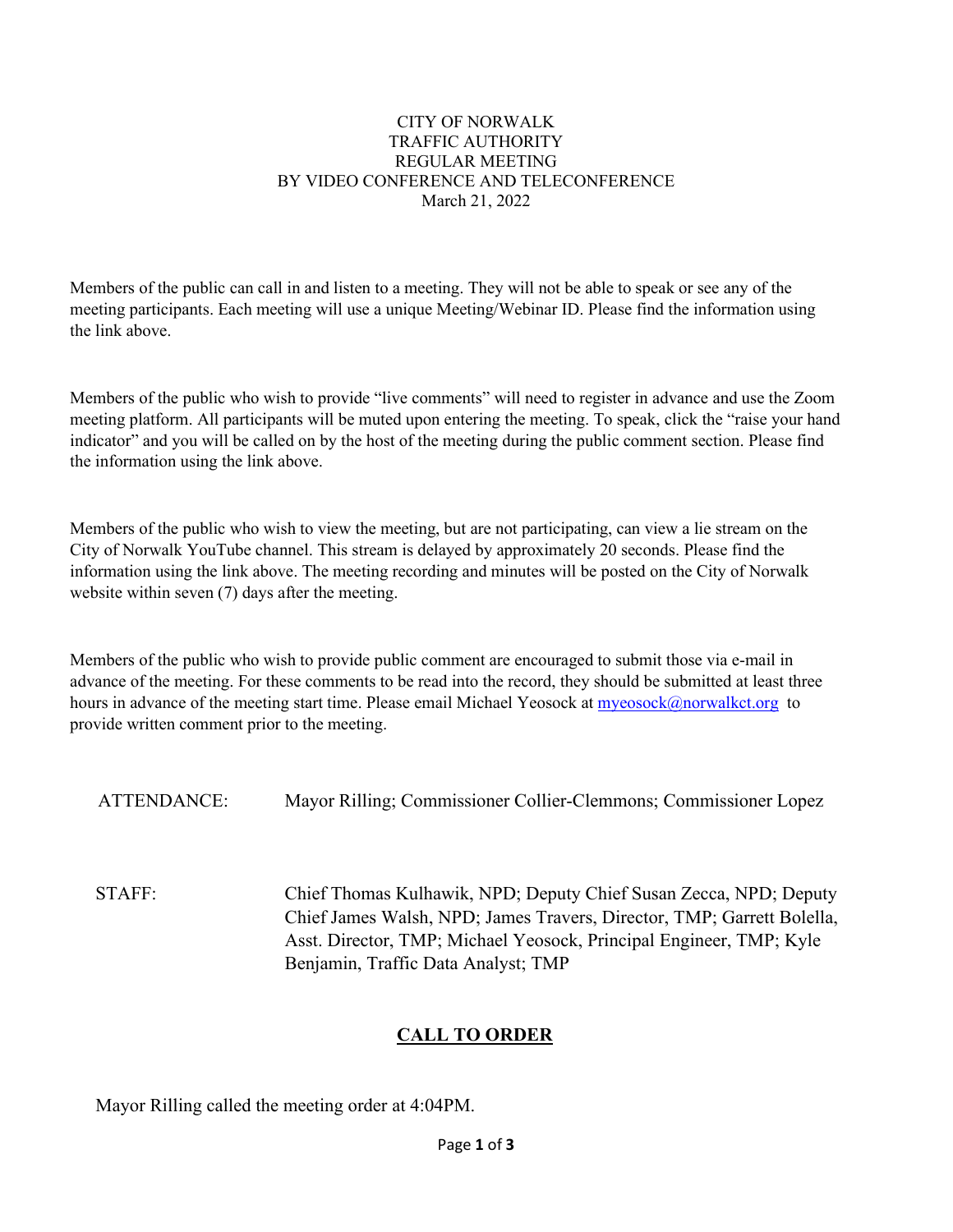# **PUBLIC COMMENT**

There were no public comments.

# **BUSINESS**

## **1. APPROVE THE MINUTES OF THE MEETING OF FEBRUARY 28, 2022.**

**\*\* COMMISSIONER COLLIER-CLEMMONS MOVED TO APPROVE THE MINUTES OF FEBRUARY 28, 2022, AS SUBMITTED. \*\* THE MOTION PASSED UNANIMOUSLY.** 

### **2. APPROVE THE MINUTES OF THE SPECIAL MEETING OF MARCH 16, 2022.**

### **\*\* COMMISSIONER COLLIER-CLEMMONS MOVED TO APPROVE THE MINUTES OF MARCH 16, 2022, AS SUBMITTED. \*\* THE MOTION PASSED UNANIMOUSLY.**

# **3. APPROVE THE PROCESSION ROUTE FOR THE GOOD FRIDAY PROCESSION OF ST. MARY'S CHURCH ON APRIL 15, 2022.**

Mr. Yeosock said the route will be the same that it has been each year and they are expecting approximately 300 participants. Mayor Rilling asked if they have been in touch with the Police Department to arrange for traffic control. Mr. Yeosock said they have indicated on their application that they have been in contact with the Police Department, but he does not have the status of the approval.

# \*\* **COMMISSIONER COLLIER-CLEMMONS MOVED TO APPROVE THE PROCESSION ROUTE FOR THE GOOD FRIDAY PROCESSION OF ST. MARY'S CHURCH ON APRIL 15, 2022.**

**\*\* THE MOTION PASSED UNANIMOUSLY.** 

# **4. APPROVE THE RACE ROUTES FOR THE WHITTINGHAM CANCER CENTER WALK AND RUN TO BE HELD ON SATURDAY, MAY 14, 2022.**

Mr. Yeosock said the route is the same as it's been the past couple of years and will begin at 8:30AM and they also have a 5K walk that will begin at 10:30AM.